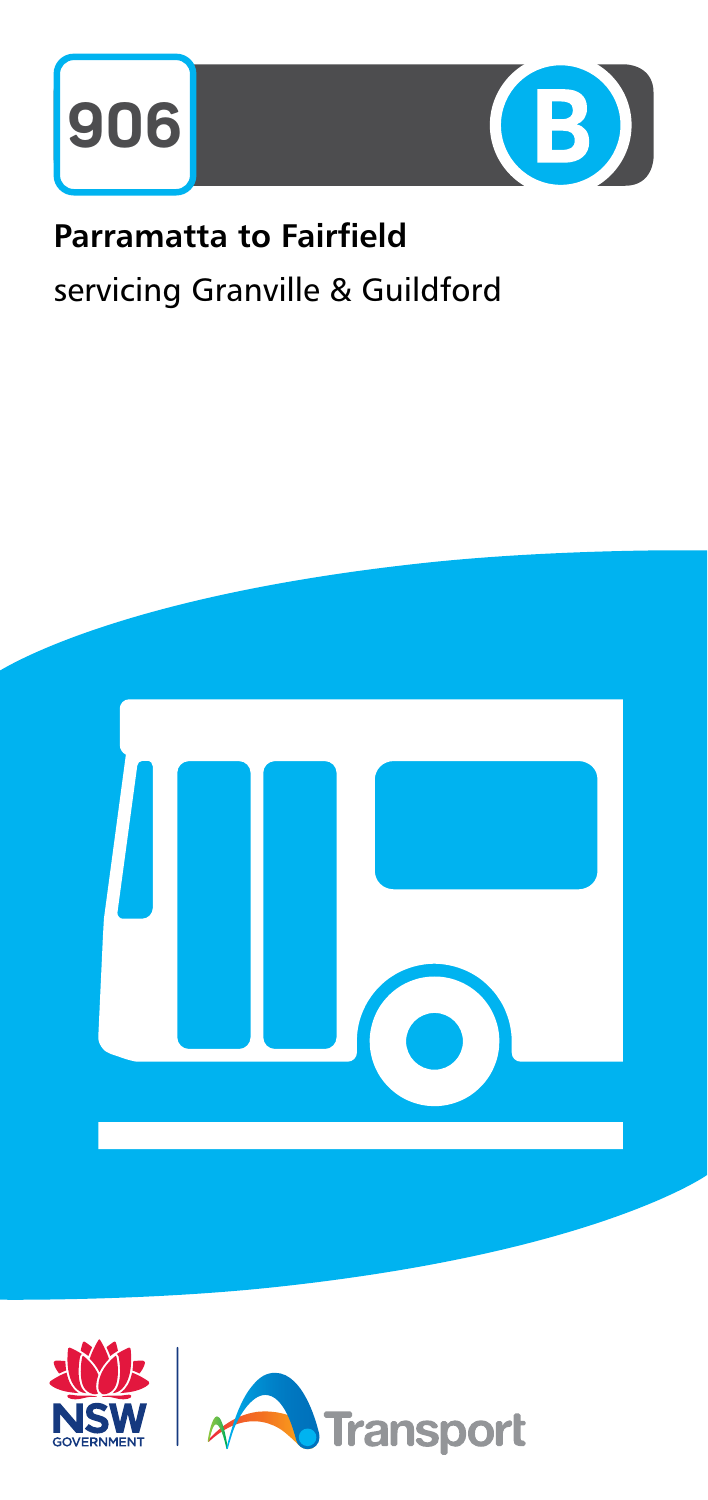### How to use this timetable

This timetable provides a snap shot of service information in 24-hour time (e.g. 5am =  $05:00$ , 5pm =  $17:00$ ). Information contained in this timetable is subject to change without notice. Please note that timetables do not include minor stops, additional trips for special events, short term changes, holiday timetable changes, real-time information or any disruption alerts.

For the most up-to-date times, use the Trip Planner or Departures on **transportnsw.info**

## Real-time trip planning

You can plan your trip with real-time information using the Trip Planner or Departures on transportnsw.info or by downloading travel apps on your smartphone or tablet.

The Trip Planner, Departures and travel apps offer various features:

- favourite your regular trips
- see where your service is on the route
- get estimated pick up and arrival times
- receive service updates
- find nearby stations, stops, wharves and routes
- check accessibility information.

Find the latest apps at **transportnsw.info/apps**

#### Accessible services

All new buses are wheelchair-accessible with low-level floors and space for wheelchairs, prams or strollers. Look for the  $\mathbb{S}$  symbol in this timetable. Some older buses may not have all the features you need. There will be more accessible services as older buses are replaced.

We try to make sure accessible buses run as intended. If an accessible bus is not available for a scheduled route, we apologise for the inconvenience.

#### Who is providing my bus services?

The bus services shown in this timetable are run by Transdev NSW.

#### Fares

To travel on public transport in Sydney and surrounding regions, an Opal card is the cheapest and easiest ticket option.

An Opal card is a smartcard you keep and reuse. You put credit onto the card then tap on and tap off to pay your fares throughout Sydney, the Blue Mountains, Central Coast, Hunter and Illawarra, along with Intercity Trains in the Southern Highlands and South Coast.

Fares are based on:

- the type of Opal card you use
- the distance you travel from tap on to tap off
- the mode of transport you choose
- any Opal benefits such as discounts and capped fares that apply.

Find out about Opal fares and benefits at **transportnsw.info/opal**

# Which Opal card is right for you?

Adult – For customers 16 years and over who are not entitled to any concessions.

Child/Youth – For children aged 4-15 and eligible secondary students.

Gold Senior/Pensioner – For eligible NSW and interstate seniors, pensioners, war widows/ers and asylum seekers.

Concession – For eligible tertiary students, job seekers, apprentices and trainees.

#### How to apply

You can get an Adult and Child/Youth Opal cards over the counter at thousands of Opal retailers that display the Opal sign  $\mathbb{C}$ . To find your nearest retailer or order online, visit **transportnsw.info/opal**

If you are eligible to travel with concession fares you can apply for a Gold Senior/Pensioner or Concession Opal card. Visit **transportnsw.info/opal** or call **13 67 25 (13 OPAL)** for more information.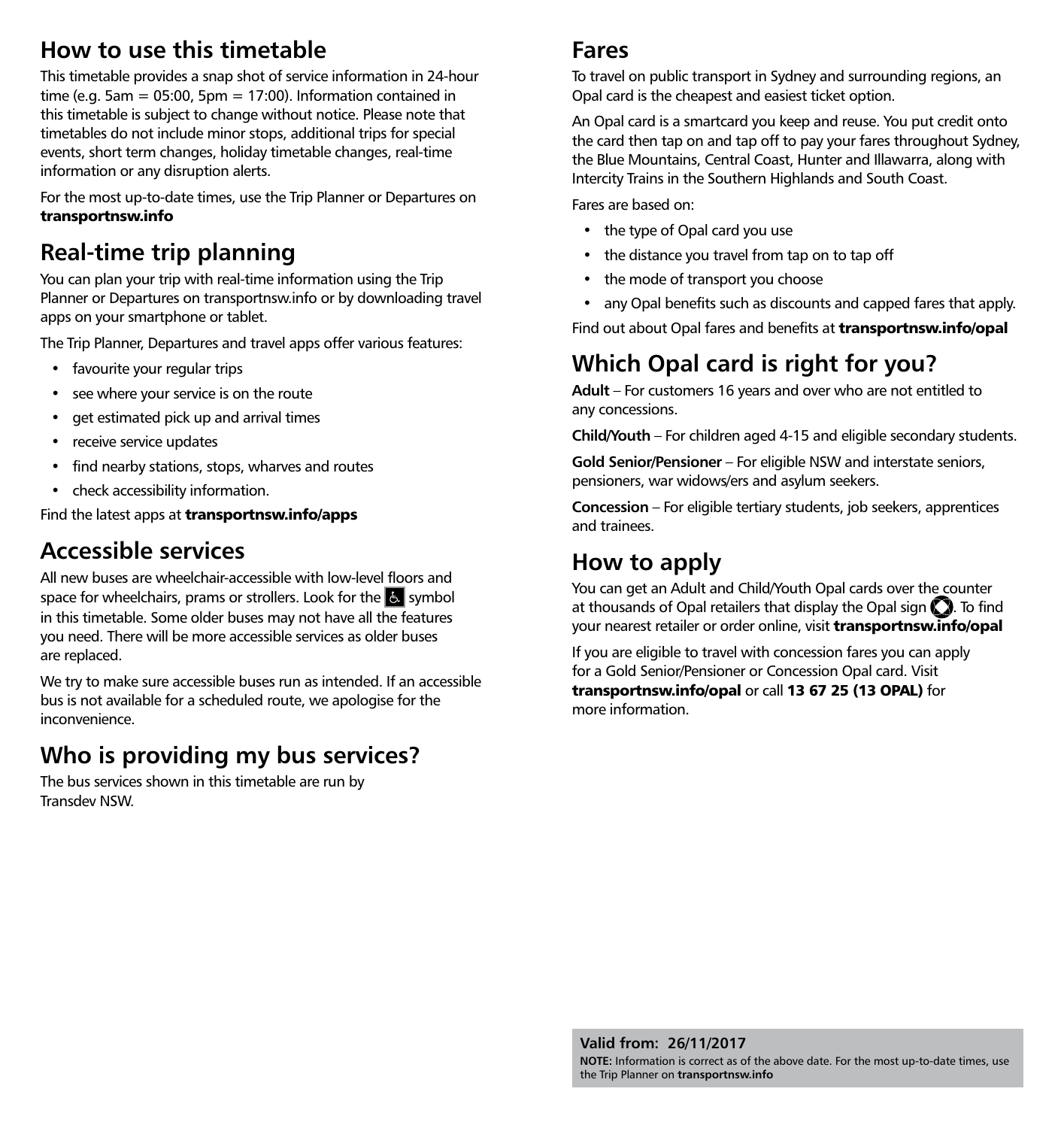# Explanation of definitions and symbols

| G | On school days bus diverts from Guildford Road via Rowley<br>Road and Rawson Road to Excelsior Street. |
|---|--------------------------------------------------------------------------------------------------------|
| H | During School Holidays bus continues to<br>Guildford Station (15:02)                                   |

Wheelchair Accessible.

 $\blacksquare$ 

### Timing points

- A Parramatta Interchange
- **B** Good Street & Allen Street
- C Granville Interchange
- **D** Granville TAFE The Avenue
- **E** Guildford Road & Excelsior Street
- **F** Guildford Station
- G Orchardleigh St & Broughton St
- **H** Fairfield Interchange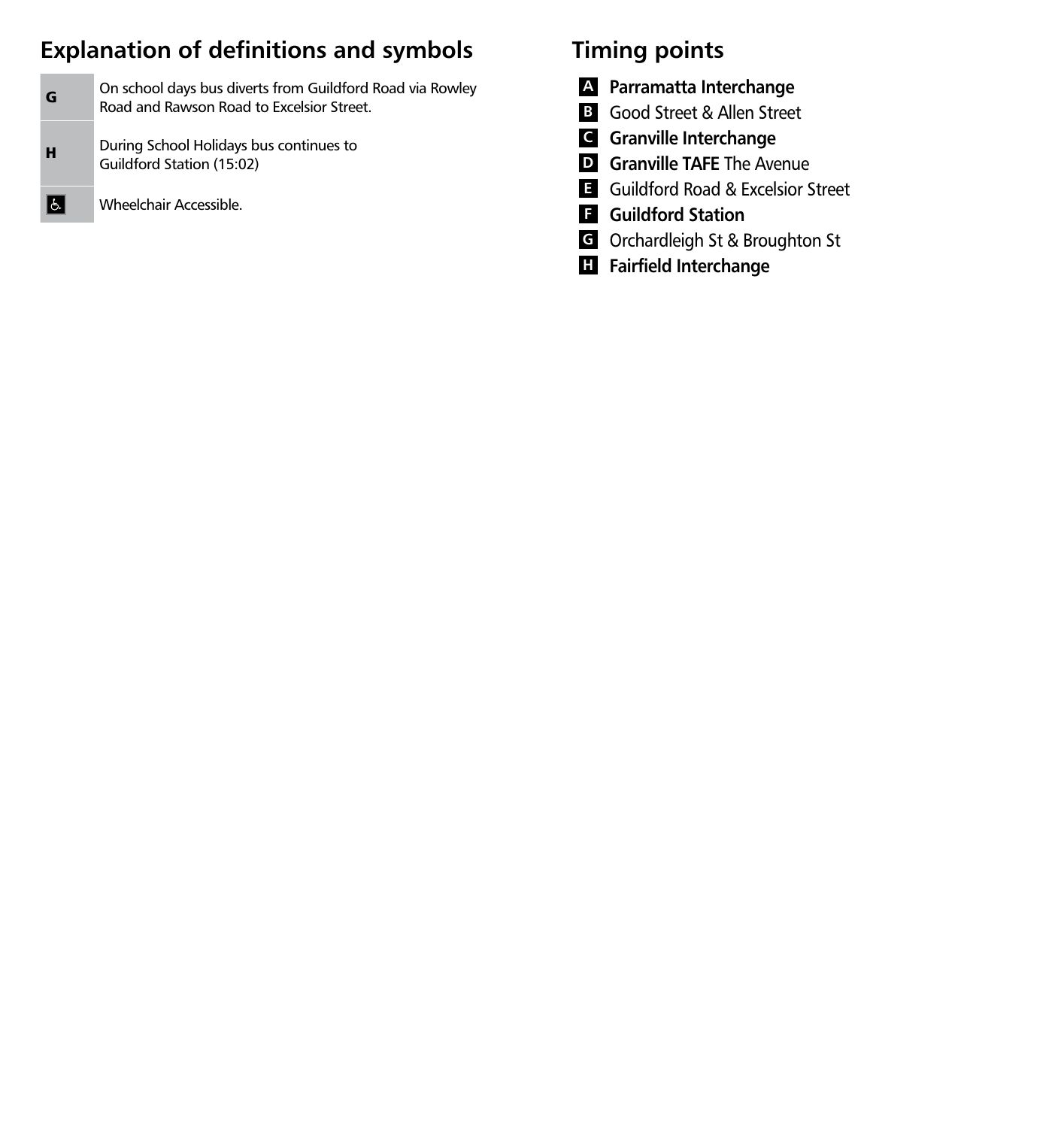|            | <b>Monday to Friday</b>                    | $\mathfrak{P}$ | $\overline{5}$           | $\left  \mathbf{P} \right $ | $\left  \mathbf{P} \right $ | $\sigma$ | $\sigma$                 | $ \mathbf{f} $ | $\left  \mathbf{P} \right $ | $\overline{b}$ | $\lfloor 6 \rfloor$ | $\boxed{6}$ |
|------------|--------------------------------------------|----------------|--------------------------|-----------------------------|-----------------------------|----------|--------------------------|----------------|-----------------------------|----------------|---------------------|-------------|
| map<br>ref | <b>Route Number</b>                        | 906            | 906                      | 906                         | 906                         | 906      | 906                      | 906            | 906                         | 906            | 906                 | 906         |
|            | A Parramatta Interchange                   |                | -                        | 06:10                       | -                           | 07:02    |                          | 08:00          | 08:30                       | 09:00          | 10:00               | 11:00       |
|            | <b>B</b> Good Street & Allen Street        |                | $\qquad \qquad$          | 06:15                       | $\qquad \qquad -$           | 07:07    | $\overline{\phantom{m}}$ | 08:07          | 08:37                       | 09:07          | 10:07               | 11:07       |
|            | G Granville Interchange                    |                | $\overline{\phantom{0}}$ | 06:20                       | 06:50                       | 07:14    | 07:44                    | 08:14          | 08:44                       | 09:14          | 10:14               | 11:14       |
|            | <b>D</b> Granville TAFE The Avenue         |                | $\overline{\phantom{0}}$ | 06:23                       | 06:53                       | 07:18    | 07:48                    | 08:18          | 08:48                       | 09:18          | 10:18               | 11:18       |
|            | <b>E</b> Guildford Road & Excelsior Street |                | $\qquad \qquad -$        | 06:28                       | 06:58                       | 07:25    | 07:55                    | 08:25          | 08:55                       | 09:25          | 10:25               | 11.25       |
|            | <b>E</b> Guildford Station                 |                | $\qquad \qquad -$        | 06:32                       | 07:02                       | 07:30    | 08:00                    | 08:30          | 09:00                       | 09:30          | 10:30               | 11:30       |
|            | <b>G</b> Orchardleigh St & Broughton St    | 05:48          | 06:11                    | 06.37                       | 07:07                       | 07:35    | 08:05                    | 08:35          | 09.05                       | 09.35          | 10.35               | 11.35       |
|            | <b>H</b> Fairfield Interchange             | 05:55          | 06:18                    | 06:44                       | 07:14                       | 07:43    | 08:13                    | 08:45          | 09:13                       | 09:43          | 10:43               | 11:43       |

|              | <b>Monday to Friday (continued)</b>          | $\overline{5}$ | နု    | $\boxed{d}$              | $\overline{b}$ | $\frac{1}{2}$                | န္    | နု $\mid$ | $ \n\theta $ | දු $\mid$ |       | $\overline{5}$ |
|--------------|----------------------------------------------|----------------|-------|--------------------------|----------------|------------------------------|-------|-----------|--------------|-----------|-------|----------------|
| map<br>ref   | <b>Route Number</b>                          | 906            | 906   | 906                      | 906            | 906                          | 906   | 906       | 906          | 906       | 906   | 906            |
|              | A Parramatta Interchange                     | 12.00          | 13:00 | 13:30                    | 14:00          | 14:30                        | 15:05 | 15:45     | 16:15        | 16:45     | 17:15 | 17.45          |
| $\mathbf{B}$ | Good Street & Allen Street                   | 12.07          | 13:07 | 13:37                    | 14:07          | 14:37                        | 15:13 | 15:53     | 16:23        | 16:53     | 17:23 | 17.53          |
|              | G Granville Interchange                      | 12.14          | 13:14 | 13:44                    | 14:14          | 14:44                        | 15:22 | 16:02     | 16:32        | 17:02     | 17.32 | 18:02          |
|              | <b>D</b> Granville TAFE The Avenue           | 12.18          | 13:18 | 13.48                    | 14:18          | 14:48                        | 15:26 | 16:06     | 16:36        | 17:06     | 17.36 | 18:06          |
| G.           | <b>Guildford Road &amp; Excelsior Street</b> | 12.25          | 13.25 | 13:55                    |                | 14:25 H14:55                 | 15:33 | 16:13     | 16:43        | 17:13     | 17.43 | 18:13          |
| E.           | <b>Guildford Station</b>                     | 12:30          | 13:30 | $\overline{\phantom{0}}$ | 14:30          | $-$                          | 15:40 | 16:20     | 16:50        | 17:20     | 17:50 | 18:20          |
| G            | Orchardleigh St & Broughton St               | 12.35          | 13:35 |                          | 14:35          | $\qquad \qquad -$            | 15:45 | 16:25     | 16:55        | 17.25     | 17.55 | 18:25          |
| Ш            | <b>Fairfield Interchange</b>                 | 12:43          | 13:43 | $\overline{\phantom{0}}$ | 14:43          | $\qquad \qquad \blacksquare$ | 15:53 | 16:33     | 17:03        | 17:33     | 18:03 | 18:33          |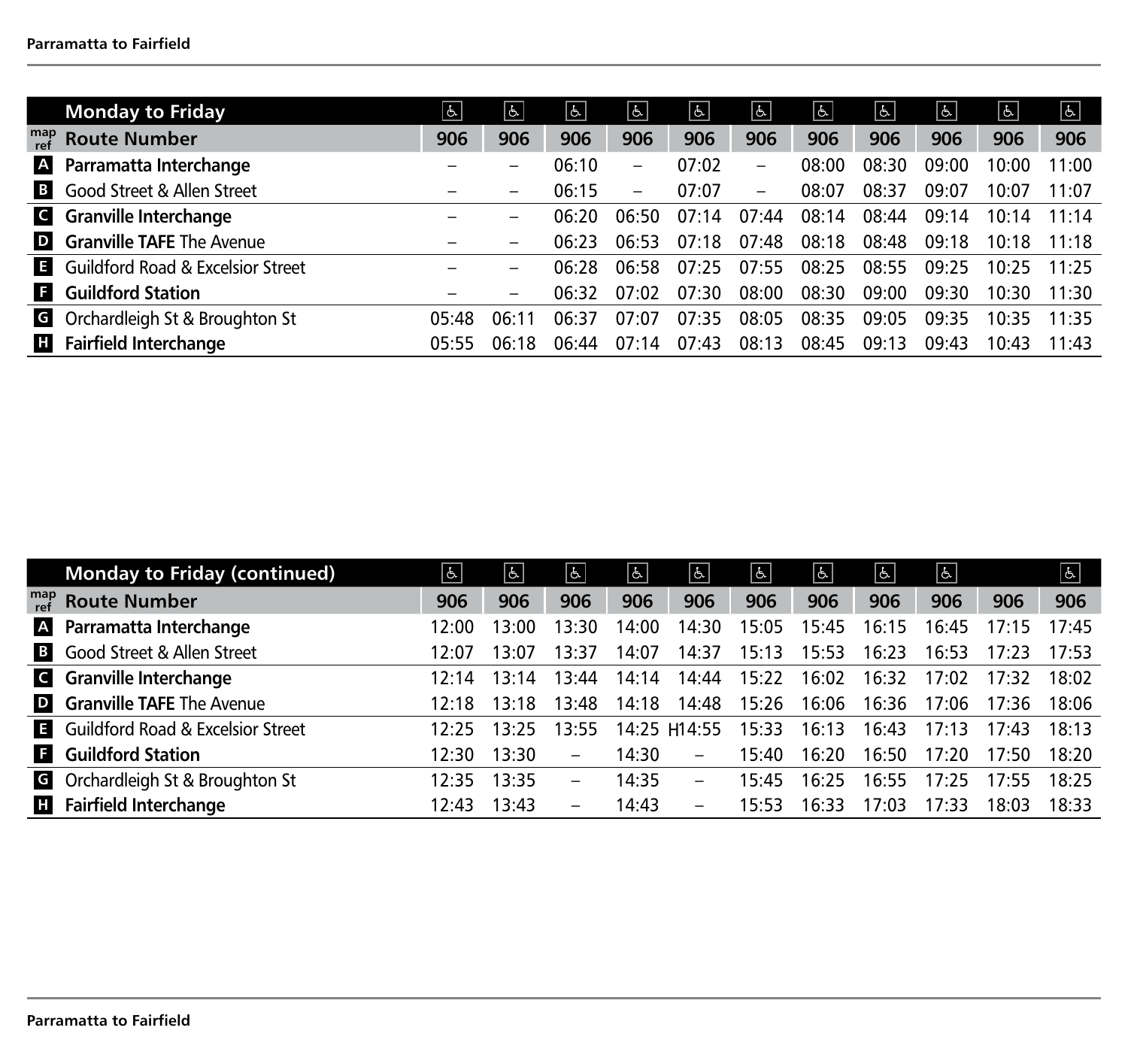|              | <b>Monday to Friday (continued)</b>          | န $ $ | နှ    | ह $\vert$ | နု    | $\boxed{6}$ |
|--------------|----------------------------------------------|-------|-------|-----------|-------|-------------|
| map<br>ref   | <b>Route Number</b>                          | 906   | 906   | 906       | 906   | 906         |
| A            | Parramatta Interchange                       | 18:15 | 18:35 | 19:05     | 20:15 | 20:55       |
| B            | Good Street & Allen Street                   | 18:23 | 18:40 | 19:10     | 20:20 | 21:00       |
| $\mathsf{C}$ | <b>Granville Interchange</b>                 | 18:32 | 18:46 | 19:16     | 20:26 | 21:06       |
| D            | <b>Granville TAFE The Avenue</b>             | 18:36 | 18:50 | 19:20     | 20:30 | 21:10       |
| Е            | <b>Guildford Road &amp; Excelsior Street</b> | 18:43 | 18:56 | 19:26     | 20:36 | 21.16       |
| F            | <b>Guildford Station</b>                     | 18:50 | 19:00 | 19:30     |       |             |
| G            | Orchardleigh St & Broughton St               | 18.55 | 19:04 | 19:34     |       |             |
| н            | <b>Fairfield Interchange</b>                 |       |       |           |       |             |

|            | Saturday                                   | $\overline{b}$ | $\mathbf{r}$    | နှ    | <u>હિ</u> | $ \mathbf{f} $ | $ \mathbf{f} $ | $\sigma$ | $ \epsilon $ | နု $\mid$ | G.    | $\boxed{d}$              |
|------------|--------------------------------------------|----------------|-----------------|-------|-----------|----------------|----------------|----------|--------------|-----------|-------|--------------------------|
| map<br>ref | <b>Route Number</b>                        | 906            | 906             | 906   | 906       | 906            | 906            | 906      | 906          | 906       | 906   | 906                      |
|            | A Parramatta Interchange                   | 07:17          | 08:17           | —     | 09.49     | 10:49          | 11:50          | 12:50    | 13:50        | 14:50     | 15:50 | 16:52                    |
|            | <b>B</b> Good Street & Allen Street        | 07:23          | 08:23           | -     | 09:56     | 10:56          | 11:57          | 12:57    | 13:57        | 14:57     | 15:57 | 16:58                    |
|            | G Granville Interchange                    | 07.29          | 08:29           | 09:03 | 10:03     | 11:03          | 12:04          | 13:04    | 14:04        | 15:04     | 16:04 | 17.04                    |
|            | <b>D</b> Granville TAFE The Avenue         | 07:33          | 08:33           | 09:07 | 10:07     | 11:07          | 12:08          | 13:08    | 14:08        | 15:08     | 16:08 | 17:08                    |
|            | <b>E</b> Guildford Road & Excelsior Street | 07.39          | 08:39           | 09:14 | 10:14     | 11:14          | 12:15          | 13:15    | 14:15        | 15:15     | 16.15 | 17.14                    |
|            | <b>E</b> Guildford Station                 | 07:44          | 08:44           | 09.19 | 10.19     | 11.19          | 12:20          | 13:20    | 14:20        | 15:20     | 16:20 | 17.19                    |
|            | <b>G</b> Orchardleigh St & Broughton St    |                |                 | 09.24 | 10.24     | 11.24          | 12:25          | 13:25    | 14:25        | 15:25     | 16.25 | $\overline{\phantom{0}}$ |
|            | <b>El</b> Fairfield Interchange            |                | $\qquad \qquad$ | 09.32 | 10.32     | 11.32          | 12:33          | 13:33    | 14:33        | 15:33     | 16.33 | $\overline{\phantom{0}}$ |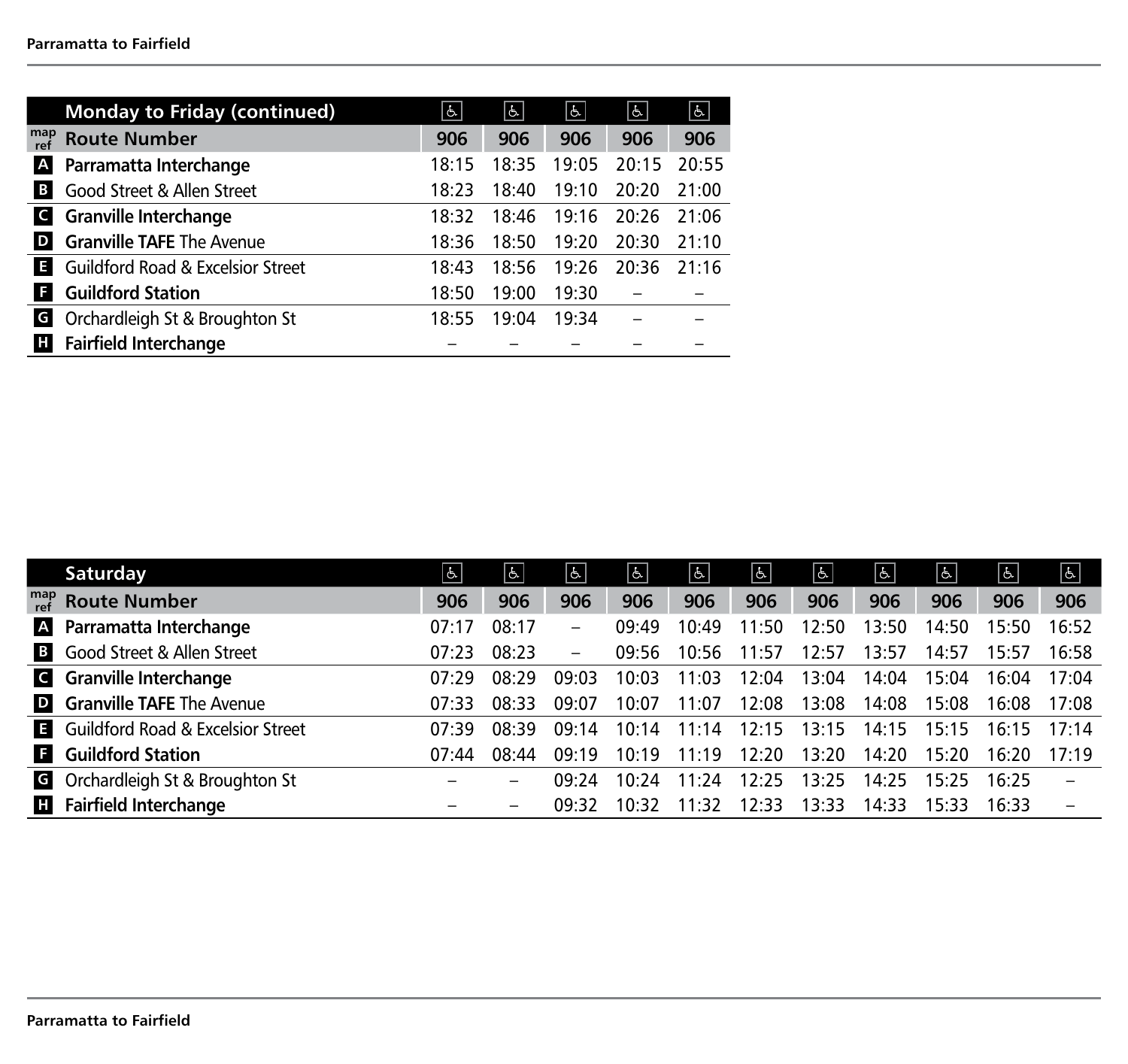|                | <b>Saturday (continued)</b>                  | န္    | $\overline{6}$ |
|----------------|----------------------------------------------|-------|----------------|
| map<br>ref     | <b>Route Number</b>                          | 906   | 906            |
| $\overline{A}$ | Parramatta Interchange                       | 17:52 | 18:52          |
| B              | Good Street & Allen Street                   | 17:58 | 18:58          |
|                | <b>G</b> Granville Interchange               | 18:04 | 19:04          |
| D              | <b>Granville TAFE The Avenue</b>             | 18:08 | 19:08          |
| E.             | <b>Guildford Road &amp; Excelsior Street</b> | 18:14 | 19:14          |
| F              | <b>Guildford Station</b>                     | 18:19 | 19:19          |
| G              | Orchardleigh St & Broughton St               |       | 19:23          |
| н              | <b>Fairfield Interchange</b>                 |       |                |

|            | <b>Monday to Friday</b>                | $\overline{5}$    | $\overline{a}$ | $\boxed{d}$              | $\boxed{d}$ | s     | နု $\mid$ | $\frac{1}{2}$ | န္    | $\boxed{d}$ | $\overline{\mathfrak{b}}$ | $\frac{1}{2}$ |
|------------|----------------------------------------|-------------------|----------------|--------------------------|-------------|-------|-----------|---------------|-------|-------------|---------------------------|---------------|
| map<br>ref | <b>Route Number</b>                    | 906               | 906            | 906                      | 906         | 906   | 906       | 906           | 906   | 906         | 906                       | 906           |
| н          | <b>Fairfield Interchange</b>           | $\qquad \qquad$   | 05:56          |                          | 06:20       | 06:50 | 07:20     | 07:50         | 08:20 | 08:50       | 09:50                     | 10:50         |
| G          | Orchardleigh Street & Broughton Street | $\qquad \qquad -$ | 06:04          | $\overline{\phantom{0}}$ | 06:28       | 06:58 | 07:28     | 07:58         | 08:28 | 08:58       | 09:58                     | 10:58         |
| н          | <b>Guildford Station</b>               | -                 | 06:09          | -                        | 06:33       | 07:03 | 07:33     | 08:03         | 08:33 | 09:03       | 10.03                     | 11:03         |
| В.         | Guildford Rd & Excelsior St            | 05:44             | 06:15          | 06:28                    | 06:39       | 07:09 | 07:39     | 08:09         | 08:39 | 09:09       | 10.09                     | 11.09         |
|            | <b>D</b> Granville TAFE The Avenue     | 05:50             | 06:21          | 06:34                    | 06:46       | 07:16 | 07:46     | 08:16         | 08:46 | 09:16       | 10:16                     | 11.16         |
|            | G Granville Interchange                | 05.54             | 06:26          | 06:39                    | 06:51       | 07:23 | 07:53     | 08:23         | 08:53 | 09:21       | 10:21                     | 11.21         |
| B          | Good Street & Allen Street             | 05:56             | 06:28          | $\overline{\phantom{0}}$ | 06:53       | 07.28 | 07:58     | 08:28         | 08:57 | 09:25       | 10.25                     | 11.25         |
| A          | Parramatta Interchange                 | 06:04             | 06:36          | $\qquad \qquad -$        | 07:01       | 07:40 | 08:10     | 08:40         | 09:07 | 09:35       | 10:35                     | 11.35         |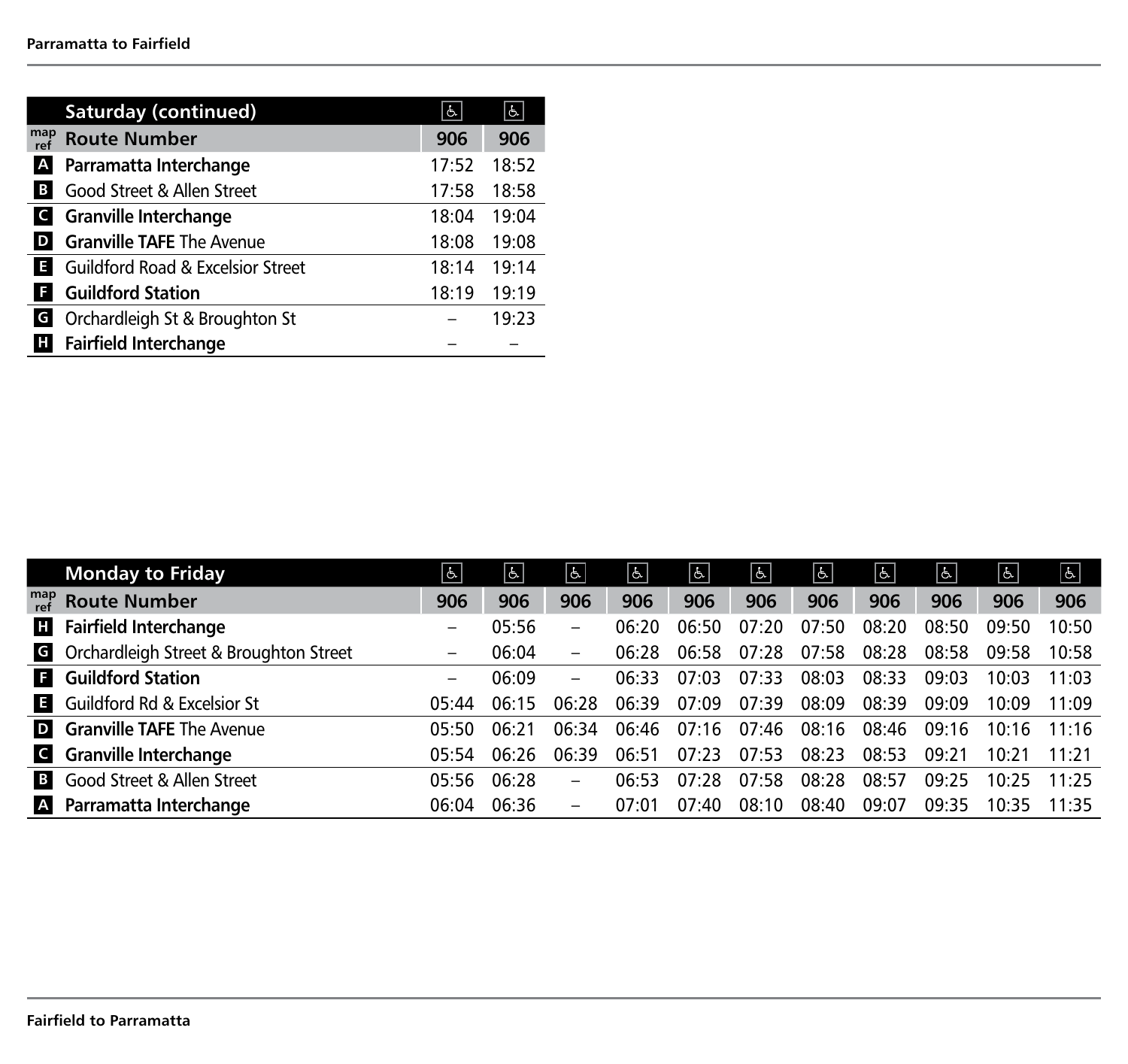|                | Monday to Friday (continued)                    | $\overline{q}$ | ჭ     | දු    | $\mathbf{P}$ |       | $\sqrt{2}$ | f.    | $\left  \mathbf{P} \right $ |                          | $\overline{6}$ | $\boxed{d}$ |
|----------------|-------------------------------------------------|----------------|-------|-------|--------------|-------|------------|-------|-----------------------------|--------------------------|----------------|-------------|
| map<br>ref     | <b>Route Number</b>                             | 906            | 906   | 906   | 906          | 906   | 906        | 906   | 906                         | 906                      | 906            | 906         |
|                | <b>El</b> Fairfield Interchange                 | 11.50          | 12.50 | 13.50 | 14:47        | 15:57 | 16:40      | 17:10 | 17·40                       | 18:10                    | 18.35          |             |
|                | <b>G</b> Orchardleigh Street & Broughton Street | 11:58          | 12.58 | 13:58 | 14:55        | 16:05 | 16:48      | 17:18 | 17:48                       | 18:16                    | 18:41          | 19:34       |
|                | <b>E</b> Guildford Station                      |                | 3.03  | 14 በ3 | G15:00       | 16:10 | 16:53      | 17.23 | 17.53                       | 18:21                    | 18:46          | 19:39       |
|                | <b>E</b> Guildford Rd & Excelsior St            | 12.09          | 13:09 | 14:09 | 15:11        | 16:16 | 16:59      | 17.29 | 17.59                       | 18:26                    | 18:51          | 19:44       |
|                | <b>D</b> Granville TAFE The Avenue              | 12.16          | 13.16 | 14·16 | 15.18        | 16.23 | 17.06      | 17.36 | 18:06                       | 18:32                    | 18:57          | 19.50       |
|                | G Granville Interchange                         | 12.21          | 3.21  | 14·21 | 15:23        | 16:28 | 17:11      | 17:41 | 18:11                       | 18:36                    | 19:01          | 19:54       |
| $\overline{B}$ | Good Street & Allen Street                      | 12・25          | 13.25 | 14.25 | 15:27        | 16:32 | 17.14      | 17.44 | 18.14                       | $\overline{\phantom{m}}$ | 19:03          | 19:56       |
|                | A Parramatta Interchange                        | 12.35          | 3.35  | 14.35 | 15:37        | 16:42 | 17:23      | 17.53 | 18:23                       | $\overline{\phantom{m}}$ | 19:1           | 20:04       |

| Saturday                                        | &     | ჭ.              | &                        | ക   | გ                                         | $\sqrt{6}$ | $\overline{b}$                                                                | ६ $\mid$ | $ \mathbf{r} $ | $\sigma$    | გ.       | $ \mathbf{r} $  | $\sqrt{r}$ |
|-------------------------------------------------|-------|-----------------|--------------------------|-----|-------------------------------------------|------------|-------------------------------------------------------------------------------|----------|----------------|-------------|----------|-----------------|------------|
| $_{ref}^{map}$ Route Number                     | 906   | 906             | 906                      | 906 | 906                                       | 906        | 906                                                                           | 906      | 906            | 906         | 906      | 906             | 906        |
| <b>H</b> Fairfield Interchange                  |       |                 | $\overline{\phantom{0}}$ |     |                                           |            | 09:35 10:35 11:35 12:35 13:35 14:35 15:35 16:35                               |          |                |             |          |                 |            |
| <b>G</b> Orchardleigh Street & Broughton Street | 06:44 |                 | $\overline{\phantom{0}}$ |     |                                           |            | 09:43 10:43 11:43 12:43 13:43 14:43 15:43 16:43                               |          |                |             |          |                 |            |
| <b>E</b> Guildford Station                      |       |                 |                          |     |                                           |            | 06:48 07:48 08:48 09:48 10:48 11:48 12:48 13:48 14:48 15:48 16:48 17:20 18:20 |          |                |             |          |                 |            |
| <b>E</b> Guildford Rd & Excelsior St            |       |                 |                          |     |                                           |            | 06:54 07:54 08:54 09:54 10:54 11:54 12:54 13:54 14:54 15:54 16:54 17:26 18:26 |          |                |             |          |                 |            |
| <b>D</b> Granville TAFE The Avenue              |       |                 |                          |     | 07:00 08:00 09:00 10:01 11:01 12:01 13:01 |            |                                                                               |          | 14:01 15:01    | 16:01 17:01 |          | $17.32$ $18.32$ |            |
| G Granville Interchange                         |       |                 |                          |     |                                           |            | 07:04 08:04 09:04 10:06 11:06 12:06 13:06 14:06 15:06 16:06 17:06 17:36 18:36 |          |                |             |          |                 |            |
| <b>B</b> Good Street & Allen Street             |       | $07:07$ $08:07$ | 09:07                    |     |                                           |            | 10:09 11:09 12:09 13:09 14:09 15:09 16:09                                     |          |                |             | $\equiv$ | 17:39 18:39     |            |
| A Parramatta Interchange                        |       |                 |                          |     |                                           |            | 07:15 08:15 09:15 10:18 11:18 12:18 13:18 14:18 15:18 16:18                   |          |                |             | $-$      | 17:47 18:47     |            |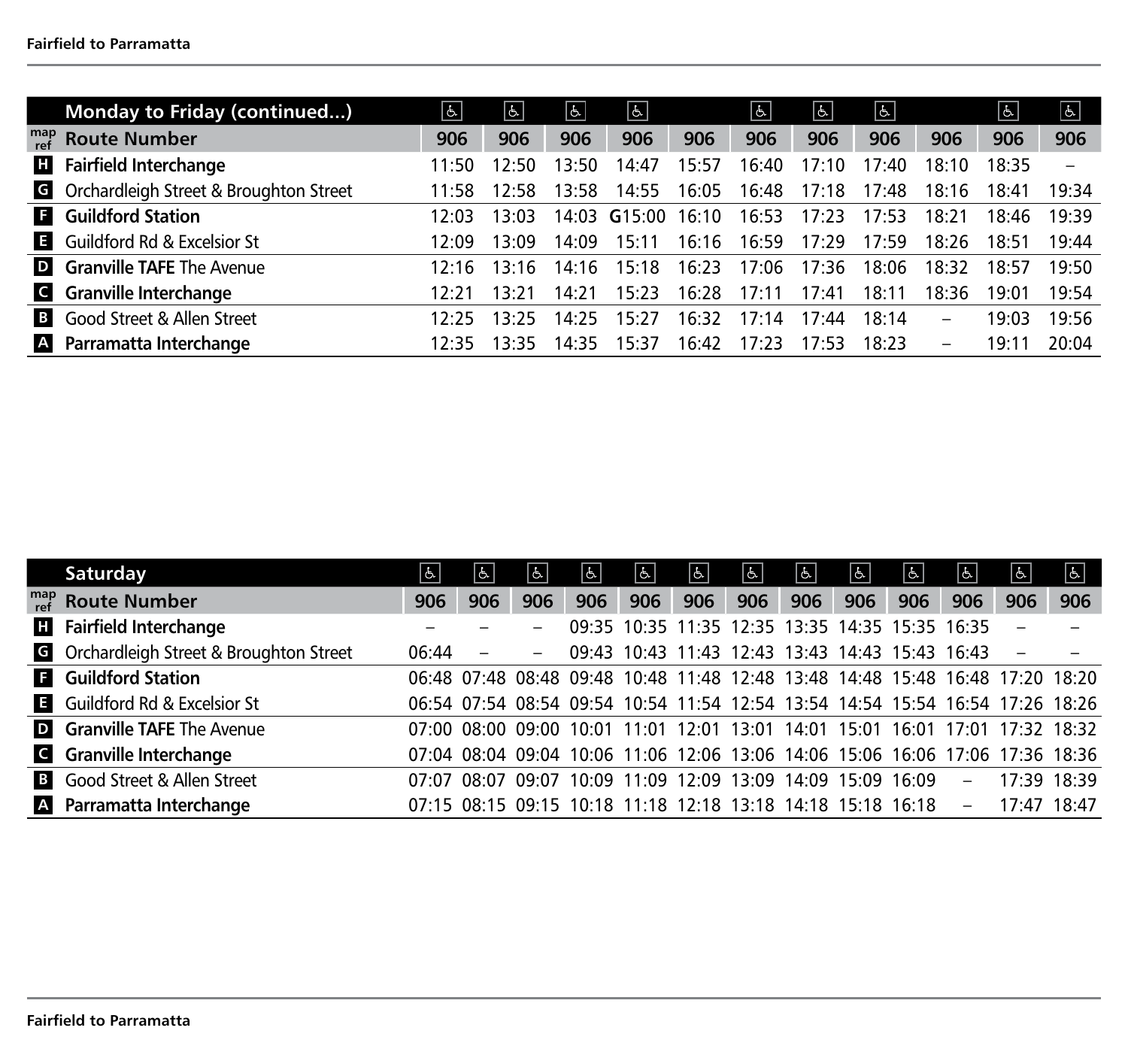